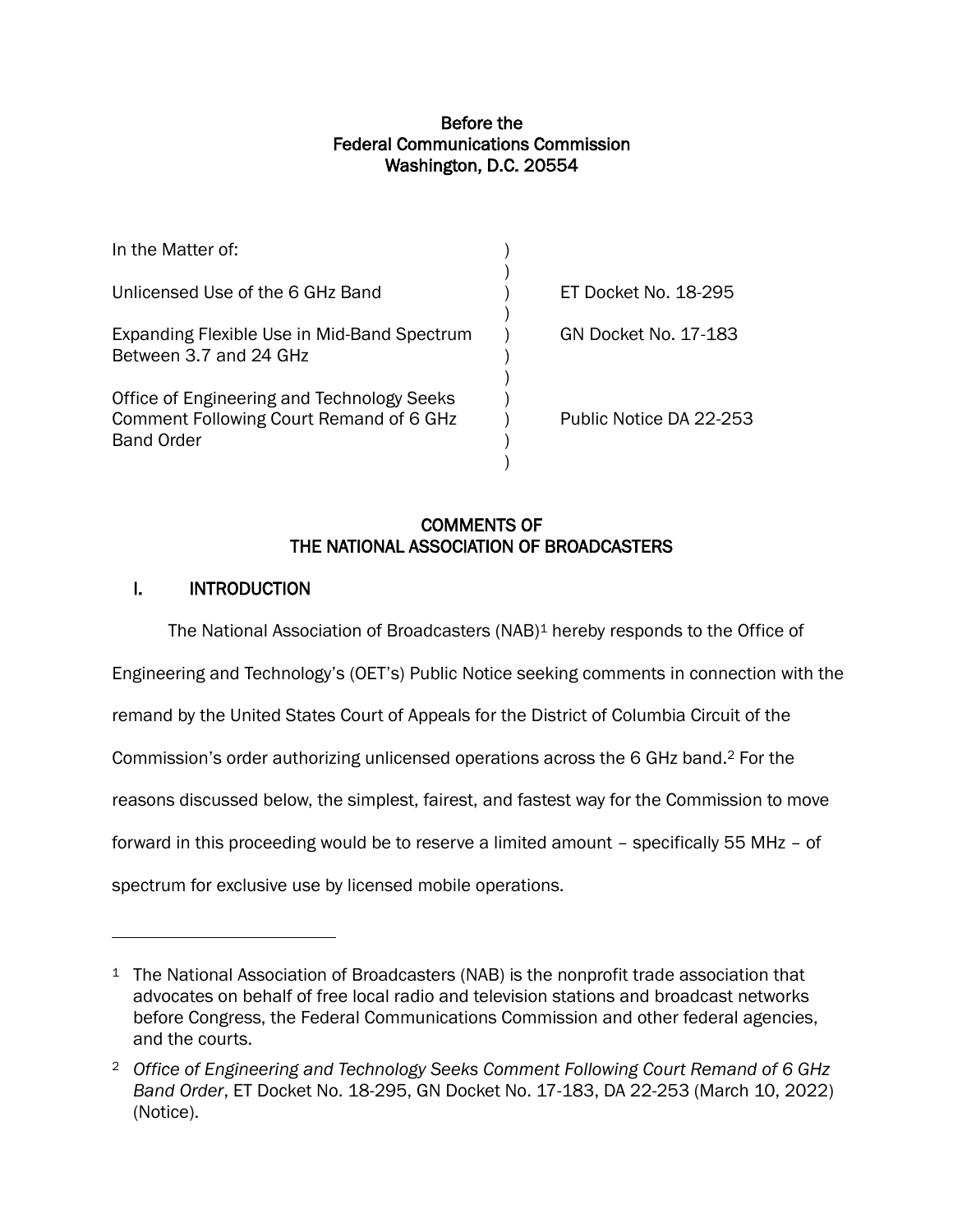NAB does not oppose expanded unlicensed operations and spectrum sharing where there is a sufficient record to demonstrate compatibility with existing licensed users. In this case, however, NAB stressed to the Commission that, because ENG operations frequently take place indoors, Commission rules restricting unlicensed users to indoor operation would fail to protect licensed mobile users. Further, because these operations are itinerant, a database cannot offer protection against harmful interference. Finally, NAB stressed that an alternative mechanism for protecting users, a contention-based protocol (CBP), which has failed for decades to protect broadcaster operations in other spectrum bands, cannot effectively prevent interference to such operations in the 6 GHz band.

Based on these facts and on broadcasters' experience in other bands, there is no basis for concluding that the Commission's rules can adequately protect licensed mobile operations. The only available solution is spectral separation between unlicensed users and licensed mobile operations. The Commission should thus reserve a small portion of the 6 GHz band for licensed mobile operations – which still allows the Commission to make a massive amount of spectrum available for unlicensed use.

Of course, if future experience or technological developments provide an alternative for accommodating unlicensed operations in the same portion of the band as licensed mobile operations, the Commission can revisit this conclusion. Critically, however, the reverse is not true. If the Commission fails to reserve a portion of the band for licensed mobile users now, and those users experience real-world interference similar to what we observe elsewhere, the Commission will have no options left to protect them.

### II. A CONTENTION-BASED PROTOCOL WILL FAIL TO PROTECT BROADCASTER OPERATIONS IN THE 6 GHZ BAND

The U-NII-6 and U-NII-8 sub-bands are allocated to the mobile service on a primary basis and are routinely used for electronic newsgathering (ENG) operations, such as

2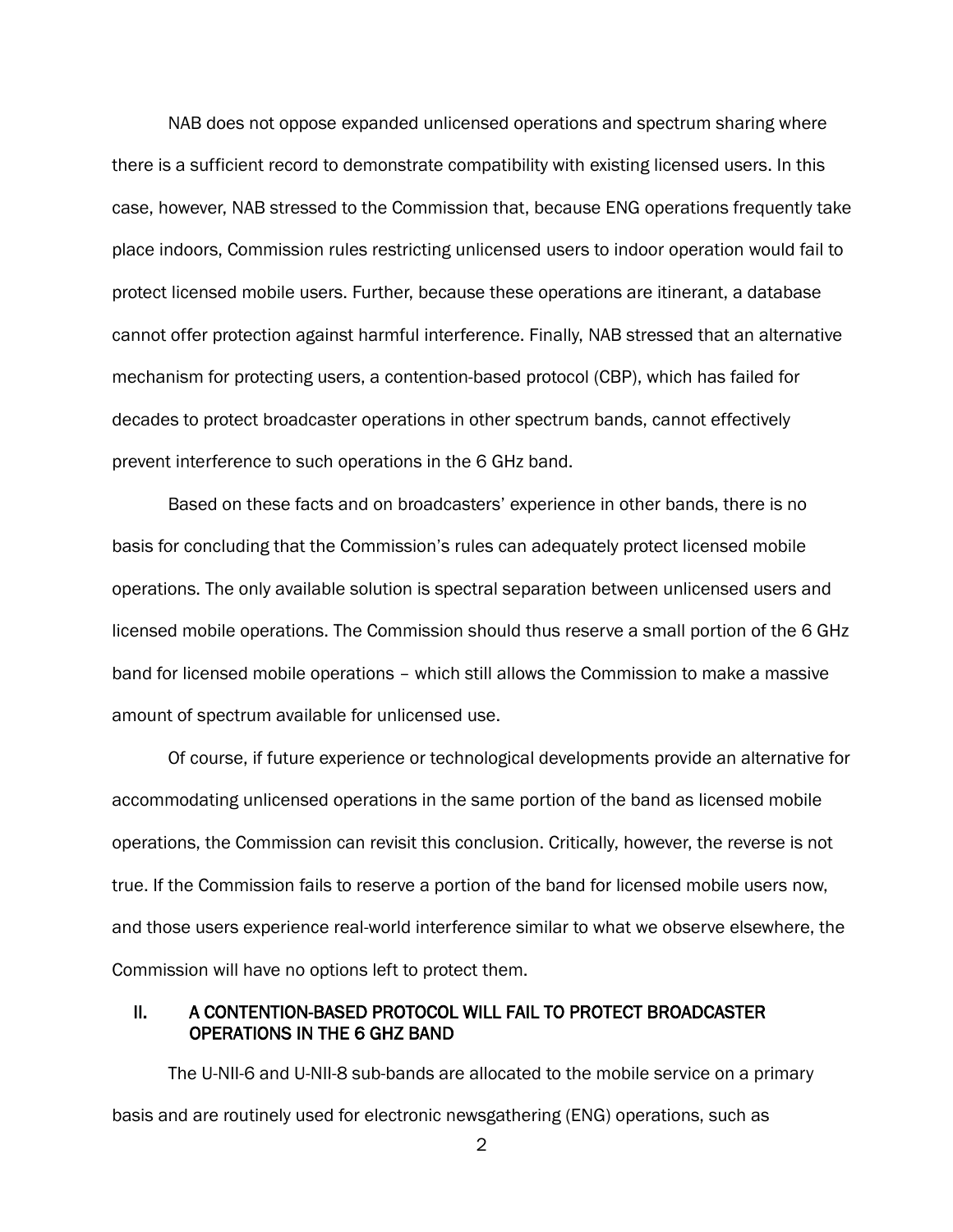transporting video from portable cameras back to the studio. Because these cameras are battery-operated, they necessarily operate at low power levels – levels comparable to those authorized for low power indoor unlicensed operations in the 6 GHz band. The similarity in power levels magnifies the potential for interference when unlicensed and ENG systems are used in close proximity and occupy the same spectrum.

In authorizing unlicensed operations across the 6 GHz band, the Commission agreed with NAB that such operations would pose a risk of harmful interference to ENG operations absent the constraints the FCC adopted on unlicensed operations.<sup>3</sup> Chief among those constraints was the requirement that 6 GHz unlicensed devices use a CBP.<sup>4</sup>

However, as NAB has previously noted, a CBP is ill-suited to protect ENG operations. ENG operations are one-way, meaning that there are active transmitter nodes, such as wireless cameras, and passive receiver nodes. Spectrum sensing systems, including the listen-before-talk CBP used in Wi-Fi, can only detect transmitters. Receiver nodes are "hidden" and completely undetectable by a CBP. Any unlicensed device operating between an ENG transmitter and an ENG receiver can cause harmful interference with even the most sophisticated CBP totally unable to detect the problem. There is simply no engineering basis for believing that any known or proposed CBP can prevent harmful interference to such hidden nodes. Indeed, history shows the opposite to be true.

Broadcasters' prior experience in the 2.4 GHz band confirms that the use of a CBP, as required by the Wi-Fi standard, has repeatedly failed to prevent harmful interference to licensed users. The decades-old listen-before-talk CBP used by Wi-Fi systems, CSMA/CA, has

<sup>3</sup> *Unlicensed Use of the 6 GHz Band*, Report and Order, 35 FCC Rcd 3852, ¶ 168 (2020). <sup>4</sup> *Id.*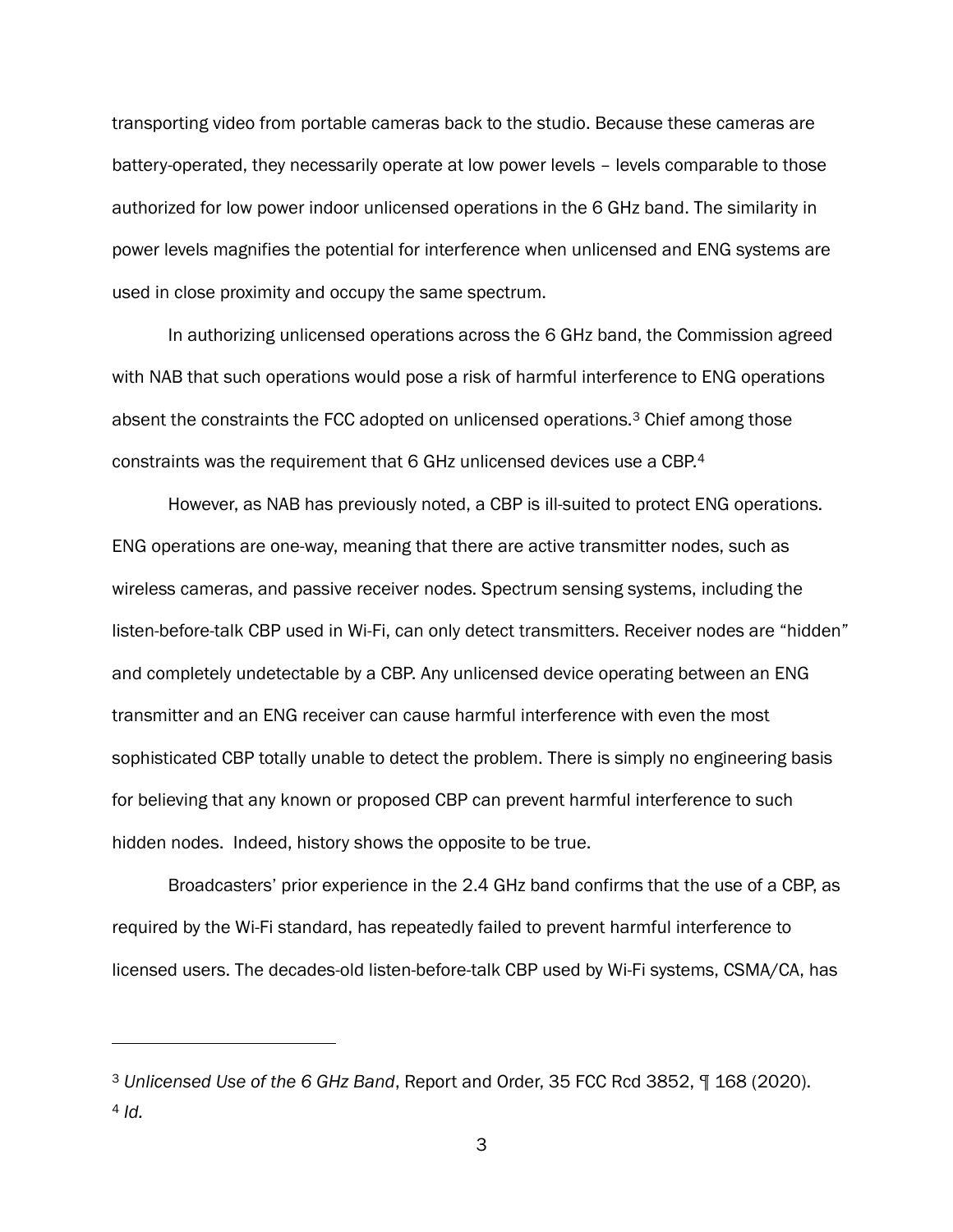been ineffective in eliminating or avoiding interference to Broadcast Auxiliary Service (BAS) Channels A8 and A9, which share spectrum with 2.4 GHz unlicensed Wi-Fi systems. As a result, those channels are largely unusable by licensed BAS systems.

In particular, the Society of Broadcast Engineers recently conducted an informal survey of local frequency coordinators asking whether Channels A8 and A9 were available for routine use in those coordinators' markets. Those coordinators reported that in many markets, including Albany, Chicago, Indianapolis, Los Angeles, Louisville, Milwaukee, Minneapolis, Nashville, New York, Palm Beach, Phoenix, Raleigh, and San Francisco, Channels A8 and A9 were functionally unavailable due to persistent problems with harmful interference from Wi-Fi systems. This is true despite the existence of the very CBP that will be employed in the 6 GHz band for Wi-Fi operations in the band. Nothing in the record suggests otherwise.

Unfortunately, the Commission failed to address the hidden node problem in the previous iteration of his proceeding when discussing its CBP requirement. This error was significant, as CBP is simply unable to detect passive ENG receivers. Without any sufficient alternative in the record, spectral separation between unlicensed operations and licensed ENG users is essential.

#### III. THE COMMISSION SHOULD RESERVE 55 MHZ FOR LICENSED MOBILE USE

Journalism, including live coverage of events as they unfold, has never been more important. Access to spectrum is an indispensable component of broadcasters' ability to provide high-quality and real-time coverage of history as it unfolds. We urge the Commission to support local and national broadcast journalism by considering a reasonable compromise that will help ensure that broadcasters are able to continue to perform their vital work.

4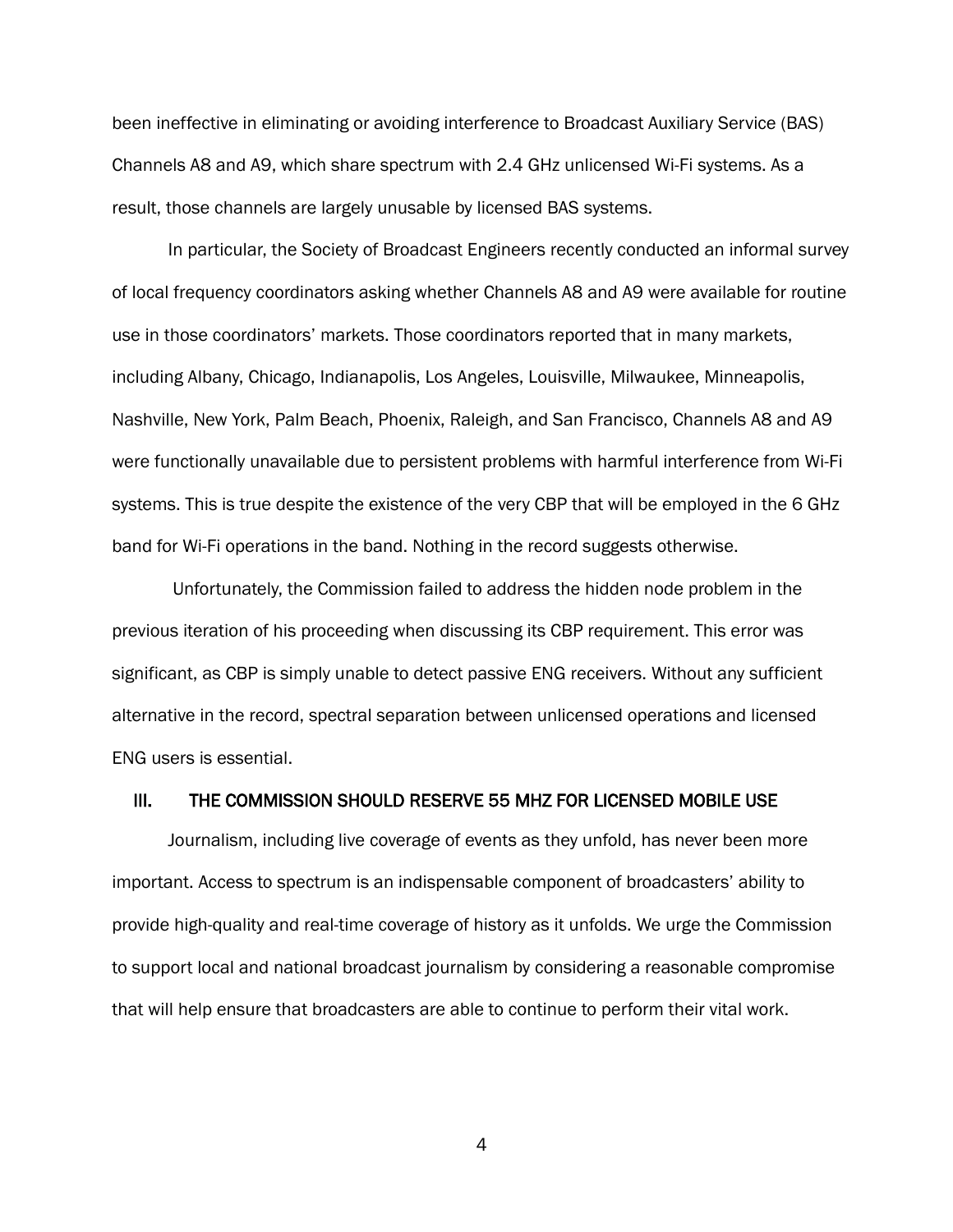Anything else simply further advantages the very Big Tech corporations who are already undercutting local journalism in other ways.<sup>5</sup>

As discussed above, because ENG systems cover breaking news, they can be located anywhere, indoors or outdoors. There is no database of these itinerant operations. A CBP has demonstrably failed to protect broadcast ENG operations in the 2.4 GHz band, and there is no technical basis for concluding that any CBP could plausibly protect itinerant ENG operations. The only way to protect these ENG receivers is by excluding unlicensed access to the spectrum in which they operate.

Ofcom has recently proposed to permit shared access for low-power indoor operations in a portion of the 6 GHz band (6425-7070 MHz), reserving 55 MHz at the very top of the band (7070-7125 MHz) for licensed uses including electronic news-gathering (to which Ofcom refers as "Programme Making and Special Events").<sup>6</sup>

While NAB previously proposed that the Commission reserve 80 MHz of spectrum for licensed mobile operations in order to support the Commission's apparent goal of maximizing the number of 160 MHz Wi-Fi channels, reserving at least 55 MHz would not only serve to protect many ENG operations, but also would harmonize the use of the band internationally. 55 MHz would provide two full 25 MHz channels for electronic newsgathering operations, plus

<sup>5</sup> *See* BIA Advisory Services, "Economic Impact of Big Tech Platforms on the Viability of Local Broadcast News," 21 (2021) (local broadcasters lose nearly \$2 billion per year in value created for tech platform users that broadcasters are not able to monetize) (available at: [https://www.nab.org/documents/newsRoom/pdfs/Economic\\_Impact\\_Tech\\_Platforms\\_Broad](https://www.nab.org/documents/newsRoom/pdfs/Economic_Impact_Tech_Platforms_Broadcast_News.pdf) [cast\\_News.pdf\)](https://www.nab.org/documents/newsRoom/pdfs/Economic_Impact_Tech_Platforms_Broadcast_News.pdf).

<sup>6</sup> Ofcom, "Enabling spectrum sharing in the upper 6 GHz band," (Feb. 28, 2022) (available at: https://www.ofcom.org.uk/ data/assets/pdf file/0022/233194/spectrum-sharing-[6ghz.pdf\)](https://www.ofcom.org.uk/__data/assets/pdf_file/0022/233194/spectrum-sharing-6ghz.pdf).